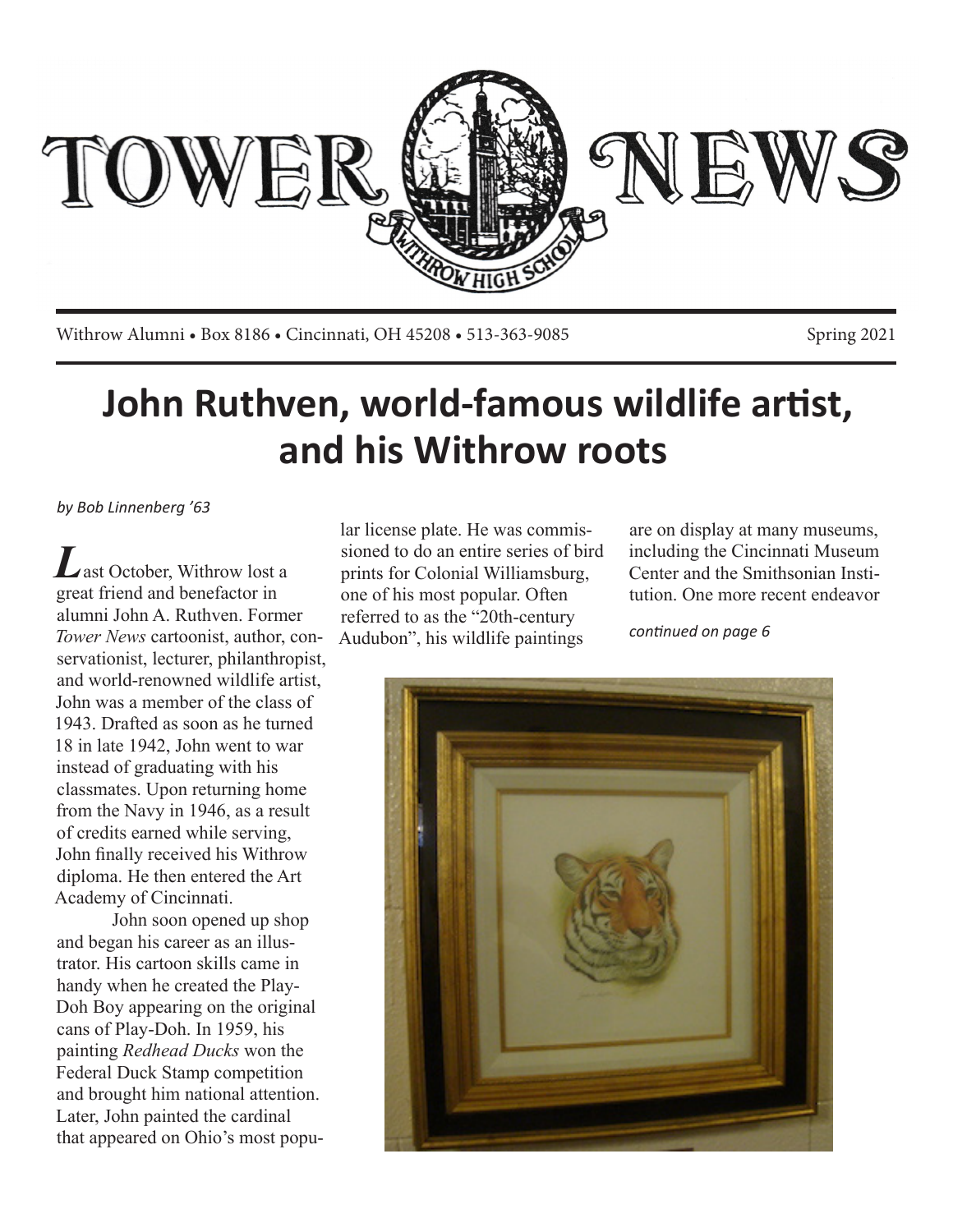# **BOARD OF TRUSTEES**

**John Apgar '68 Dave Blocksom '68 Nichelle Bolden '84 Sandra Dangerfield Butler '74 Darius Davis '08 Joe Dehner '66 Patty Hoskins Dilg '71 Denny Duermit '69 Dominique Francisco '10 Damon George '88 Rob Hinton '71 Pat Hunley '78 Jim Jones '73 Arnesha O'Neal Jones '87 Carol Mitchell Lawrence '84 Bob Linnenberg '63 Karen Garner Luckie '73 Dexter McCray '83 Cheryl Pulliam Meadows '66 Caroline S. Moore '88 Zach Riggins '72 James Robertson '99 Janet Rodgers '77 Felicia Rosemond '91**

# **BOARD OF TRUSTEES EMERITUS**

**Faithfully served 12 years or longer on the board Jim Brown '63 Dale Browning '64 Kendal Coes '85 Jack Cover '59 Emily Fray Hagemeier '54 Janet Davis Melvin '53 Ike Misali '50 John Srofe '51 Dick Wendel '54**

# **President's Messages**

*by Dave Blocksom '68*

As it has been for everyone, this year has been tough for our students, teachers and staff. The school year started off with a blended learning model where students were in class two days a week and learning remotely three days a week. Later in the fall, due to an increase in Covid cases, teaching went completely remote five days a week. In mid-February it went back into blended learning, and as I write this, Withrow will go to traditional five day classroom teaching after spring break (March 31st). This year has been especially hard on our seniors, who have had to forego all of the in-school experiences of senior year. We are working with the administration to try to enhance the remaining experiences our seniors will have during their last two months on campus (yearbooks, prom, graduation, senior day).

## **Retiring teacher raising funds for scholarships**

Long time Withrow physical education teacher Michael Finnegan is retiring at the end of this school year. As a way to honor his experiences at Withrow, Mike has decided to create a scholarship fund for Withrow students. He wants this fund "to shine and grow our community of young people and put them in a position to improve my life's passion for health and wellness". Recipients of the scholarships will need to major in a health, wellness, medical or education field. You can contribute to and

learn more about this scholarship at the CincinnatiScholarshipFoundation.org. Donations to CSF are tax deductible.

This summer, in an effort to raise funds for his scholarship, Mike will be riding his bike from Santa Monica, California, to Washington, D.C. His fund raiser is called "A Tiger's Journey". Mike has created a go fund me page for the ride that you can also contribute to at gofund.me/a8a186cl/.

#### **Withrow chosen to be the site of urban youth tennis academy**

The United States Tennis Association and the Cincinnati Tennis Foundation have selected Withrow to be the site of an urban youth tennis academy. This will be similar in scope to the Major League Baseball and Cincinnati Reds urban youth baseball academy in Roselawn. The tennis complex will encompass the complete refurbishing of the existing six tennis courts with new surfacing and fencing and the addition of two more outdoor courts. There will also be a two-story indoor tennis facility with eight courts and men's and women's locker rooms, offices, a lounge, a conditioning room, and classrooms. There will also be 50 additional parking spaces created. The indoor courts will be located along our rear property line adjacent to what were the old railroad tracks and is now the Wasson Way bike and walking trail. The Xavier and UC tennis programs will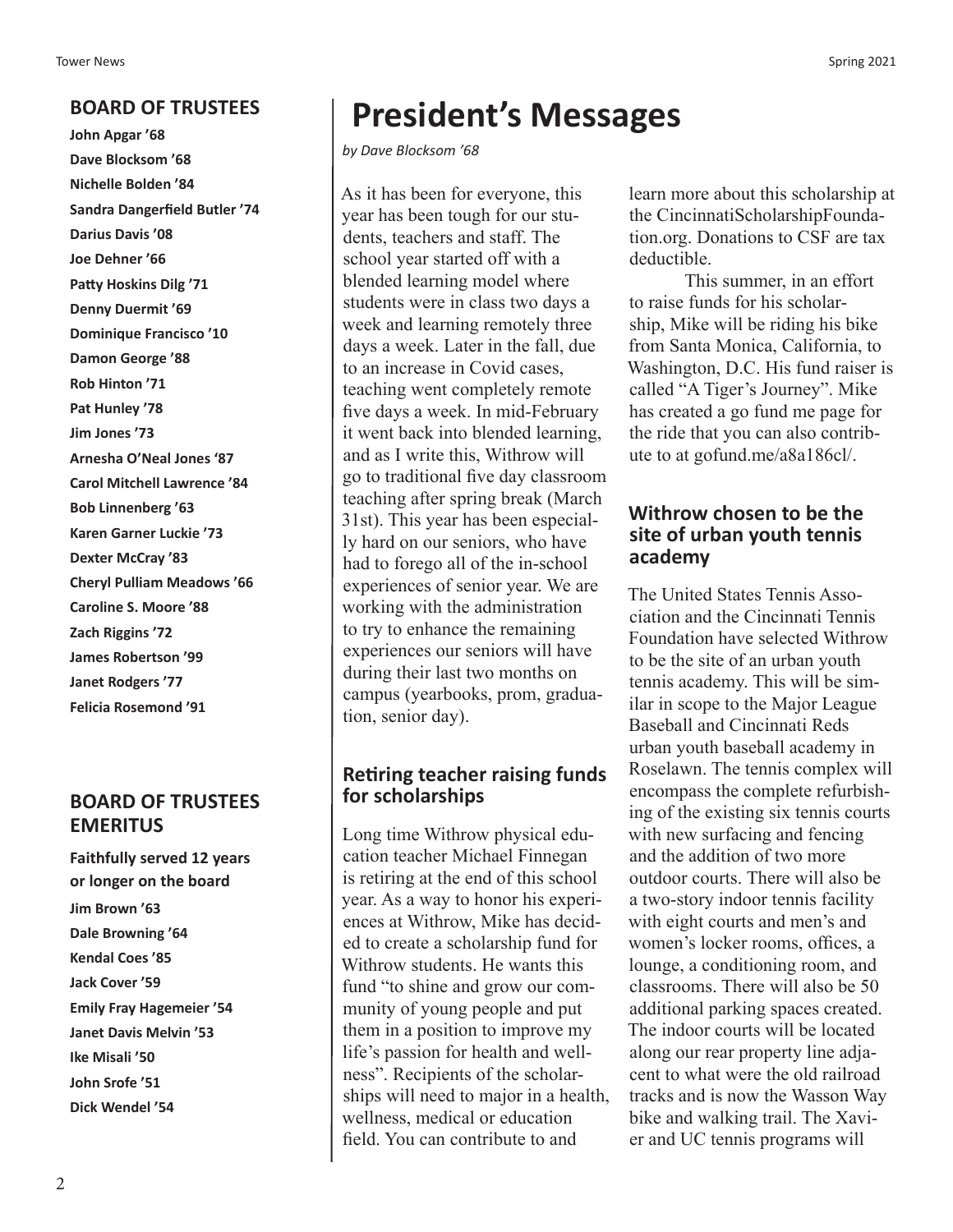be partnering on this project and will serve as mentors and coaches to the young players. Local area tennis pros will also work with the players.

This facility will be used mainly by Cincinnati Public School students, but will also be open to the public on a limited basis. Hopefully, this is the beginning of bringing a tennis program back to Withrow after an absence of many years. The complex has been approved by the CPS Board of Education and the goal is that it be open in 2022. It will be a great addition to our baseball/softball complex which opened in 2015 and was funded by Major League Baseball, the Cincinnati Reds, and Withrow Alumni.

#### **COVID cancels HOF induction ceremony**

The Withrow Athletic Hall of Fame 2021 induction ceremony had to be cancelled due to Covid restrictions. We will hold a combined 2021 and 2022 induction ceremony next February.

#### **Yearbooks needed (and not)**

We are looking for yearbooks from 1977, 1980 and 1987 to complete our permanent collection of yearbooks in the Alumni Center. We could also use yearbooks from 1963 on for our inventory. We do not need nor are we taking any yearbooks prior to 1963.

#### **Repairs to iconic clock tower and bridge underway**

Thanks to your generous donations and the funds we already had in our campus maintenance account we were able to pay for the entire cost of the new copper roof for the balcony level of the clock tower and two-thirds of the cost of the structural engineering work for the bridge repairs. Thank you, donors. Inclement weather prevented us from starting the roof work until March 1st. As I write this, the old roof has been torn off; the ice and water shield underlayment has been installed and the drains cleaned; and the sheet metal workers have almost finished installing the copper roof. We are also implementing an annual maintenance agreement with the roofing company for an annual inspection and drain cleaning to protect our investment. This will include the upper cupola area copper roof, too.

The structural engineering construction documents for the bridge repairs are done and we have received bids from four quality contractors. We are now in the process of reviewing the bids and selecting a contractor to work with. Once we fine tune the cost of the project we will approach CPS Facilities for funding for the repairs. The Facilities Director has indicated to us that she will try to find the funding despite the cuts that CPS has made because of the pandemic. It is our hope that repairs can be made this summer while students are not on campus.

I would be remiss if I didn't make a request for donations! If you received a federal stimulus payment and are fortunate enough not to need all of the money, a donation to Withrow Alumni would help us support our students, teachers, staff, and campus. Honestly, our donations are down slightly this year, due to Covid, I assume. We sincerely appreciate any help you can give us.

*The clock tower has been repaired; bridge repairs will begin soon. Your donations are always welcome.*

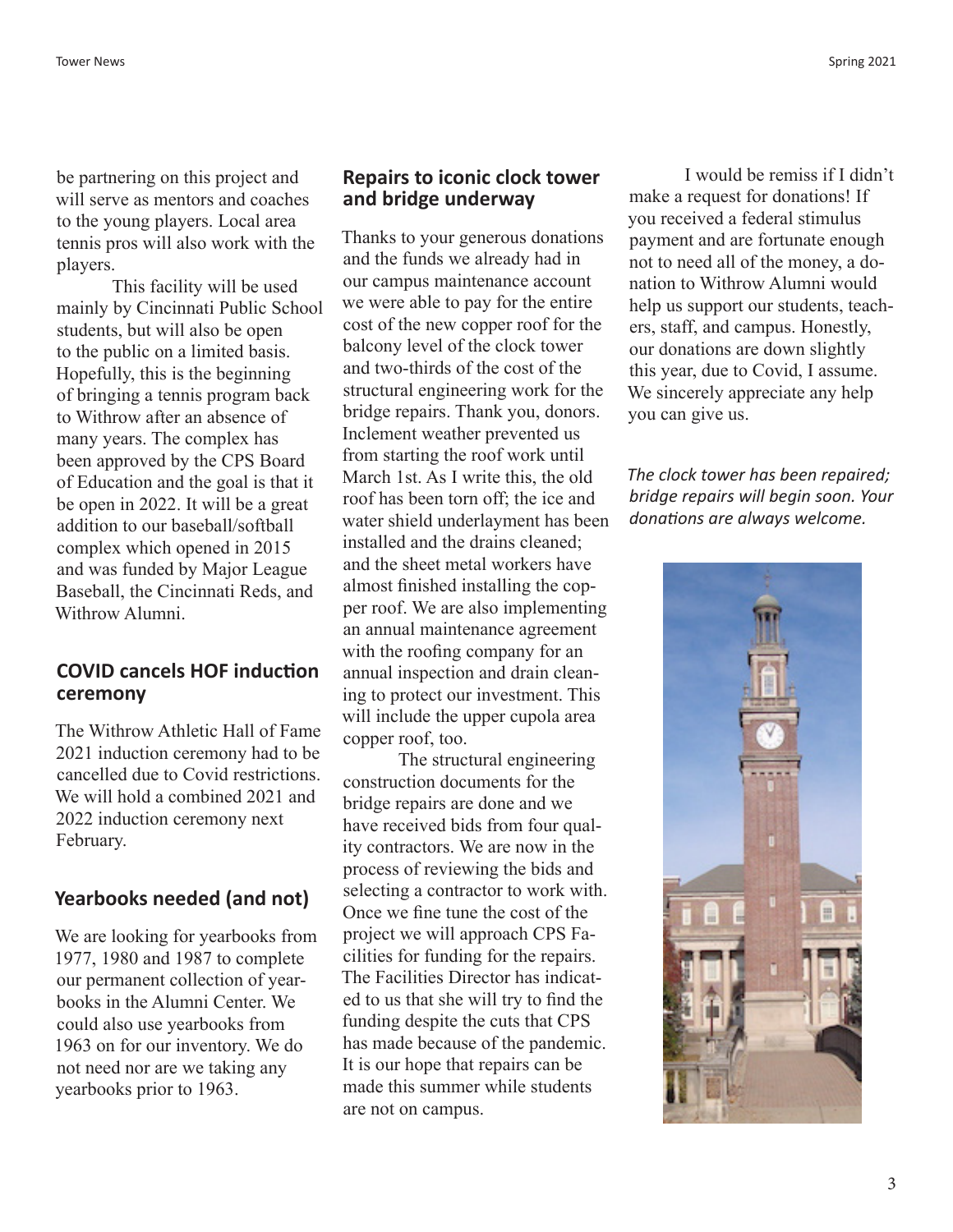# **Withrow–the first fifty years Honor Societies: Sigma Gamma and Dux Femina**

*by Bob Linnenberg '63*

Membership in a high school honor society is usually based on a student's academic achievement. To be "tapped" for the Cum Laude Society, which flourished at Withrow in the 1960s and 70s, a student had to maintain a grade point average indicating academic excellence in all studies. For some other organizations, such as the National Honor Society, grade requirements were not as strict, and citizenship and participation in school activities were considered necessary for membership.

Both of these national organizations had chapters at Withrow at one time or another, but we had our own examples of the latter in Sigma Gamma and Dux Femina. Not only were our local groups created to honor worthy seniors, but their primarily purpose was to serve the entire Withrow community, both students and faculty.

# **The history of Sig ...**

Senior Guides was formed in the fall of 1933 under the aegis of Assistant Principal Rayburn W. Cadwallader. Twelve boys were selected from 36 nominated by the faculty to "aid those students who are not doing their best in school and to help freshmen accustom themselves to the new surroundings." The boys were selected on the basis of scholarship and citizenship. Adopting the Greek letter name of Sigma Gamma, the group soon found themselves escorting

new students and visitors, and consequently prepared a guidebook to the school

#### **...and the herstory of Dux**

In January of 1940, it was proposed by Principal Walter Peoples that a "female Sigma Gamma" be established as an honor society for senior girls. In March of that year, 16 senior girls, all of whom had applied for membership, were chosen by faculty members for Dux Femina. The name was chosen from a line from Virgil's *Aeneid*, "Dux femina facti", meaning "A woman was leader of the deed". A grade average of 85 or above and "participation in activities, and general prominence" were requirements. Before the end of the school year, the new Dux members had visited 15 elementary schools, talking to 8th grade girls about the experiences they would face as freshmen at Withrow in the fall.

# **Activities and contributions**

The 1940s and 50s brought little change to Sigma Gamma and Dux Femina. Both continued in their service of guiding and tutoring new students and raising money for worthy projects and scholarship funds. Sigma Gamma began organizing and sponsoring the senior prom. The group also bought a glass enclosed bulletin board and supplied napkins (for the first time) to the lunchroom, provided

a new flagpole in the stadium, and bought new mirrors in the boys' gym. In 1945 Sigma Gamma held a successful contest for a new Alma Mater. The girls of Dux Femina were busy raising scholarship funds by selling flowers, souvenir plates, bracelets and stationery, and by selling refreshments at sporting events. Sigma Gamma continued the sponsorship of the senior prom and began organizing and running the schoolwide carnival and dance, Tigertown Twirl, a highly successful fundraising event for many years. Any and all profits from these events went to a scholarship fund to be presented to worthy students on Awards Day. For many years, Dux sponsored a Senior Boat Ride at graduation time.

Membership level in Sigma Gamma was set at 12 at its founding in 1933. With the exception of 1942, with 13 boys, the number remained at 12 until the late 1960s when the selection process was altered and the number began to fluctuate. Dux Femina, which was founded with 16 members in 1940, reduced its number to 12 girls with the class of 1955. Like Sigma Gamma, the number of members began to fluctuate in the late 1960s

## **Groups represent school life in society**

Over the years the membership of Sigma Gamma and Dux Femina represented a cross section of school life. Participation in activities such as Student Council, the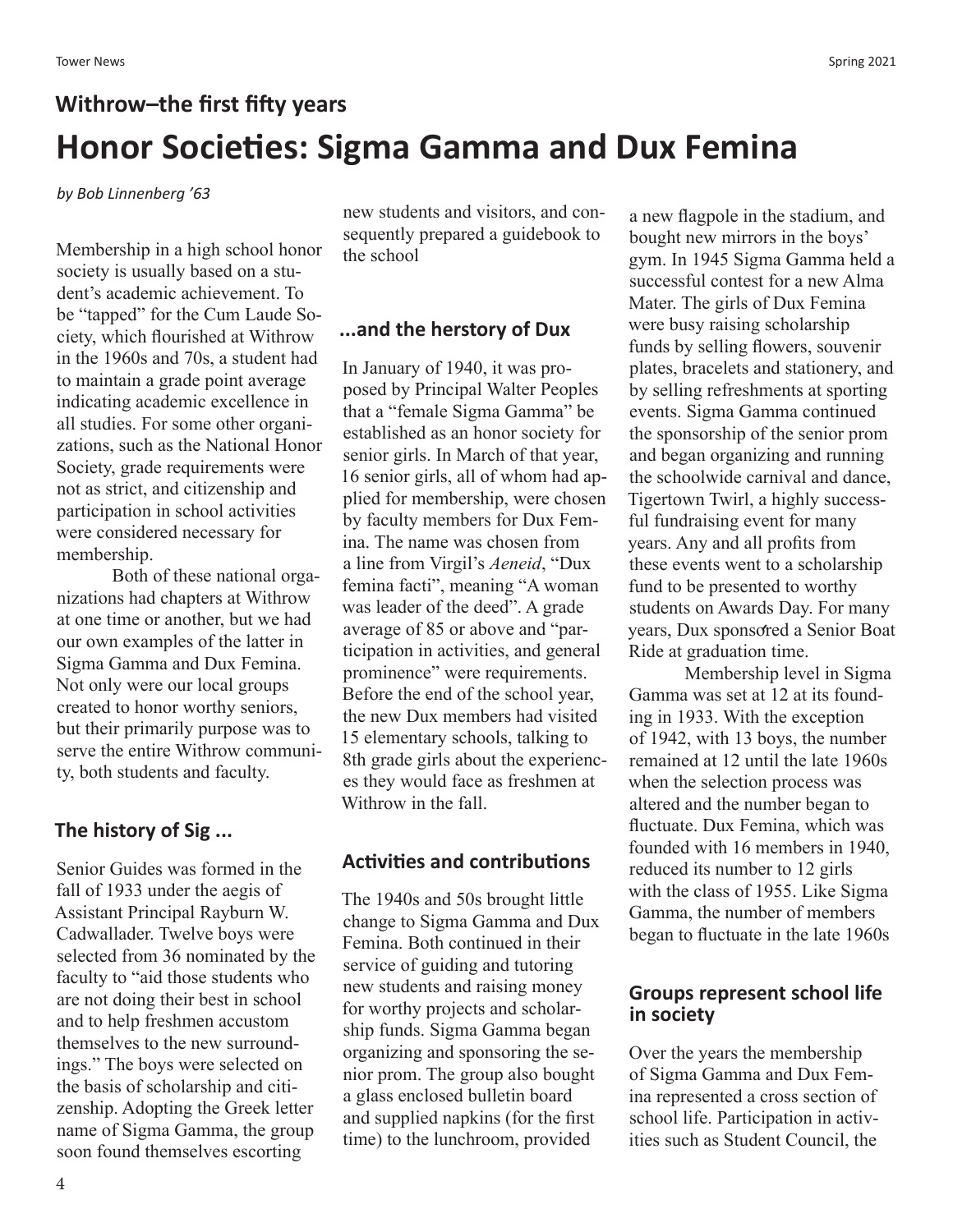Annual, Tower News, choir, band, orchestra, and dramatic clubs would all be considered for selection. Playing on sports teams and participating in the Minstrels and Sounds of Withrow were activities that helped students earn nomination. Social clubs also played an important part. During the 14-year period when social clubs were recognized by the Board of Education, 87 percent of the girls in Dux were sorority members and 72 percent of the boys in Sigma Gamma were fraternity members. Considering the demographics of the Withrow school district, Sigma Gamma and Dux Femina were almost exclusively made up of white students during the first 50 years. The first black member of Sigma Gamma was in the class of 1950, the second in the class of 1963. The first black member selected for Dux was not until the class of 1967.

#### **The excitement of selection**

The members of Sigma Gamma and Dux Femina were chosen in the spring by the senior members, with faculty recommendations, from eligible members of the junior class. On Class Day, when awards and scholarships, including those provided by Sig and Dux, were presented to graduating seniors, the names of new members were announced at the conclusion of ceremonies. The graduating Sigs would huddle, and shouting "Sigma Gamma calls", summon the new members one by one out of the stands. The new Dux members were announced with a poem in their honor and presented with a carnation and a gold bracelet.

A Sigma Gamma pin and a Dux Femina bracelet were sources of pride for the few that were so honored. Be that as it may, there were many equally qualified students passed over either by senior members or, in some cases, by faculty, for membership. As in any organization, politics, personalities, and prejudice sometimes played a part in selecting new members. Some considered the groups to be elitist and discriminatory, but,regardless, the service and support the groups provided to the Withrow community was exemplary.

# **How to become a** *special* **tiger**

You become a Special Tiger when you make a one-time gift of \$1,000 or more. This donation significantly impacts our ability to support academic and extracurricular programs and conserve our campus and facility. These are our most recent Special Tigers:

- John Andrews '63 Ferdinand Avril '48 David Blocksom '68 Richard Carey '66 Charlotte McFall Damron '66 John Diekman '61 Roberta Fiore-Kittell—friend
- Albert Halverstadt '53 Albert Heckman '60 Barbara Kiefer '62 David Kleinschmidt '59 June Murphy '63 Matilda Winder Ripley '38 Patricia Jenkins Shives '51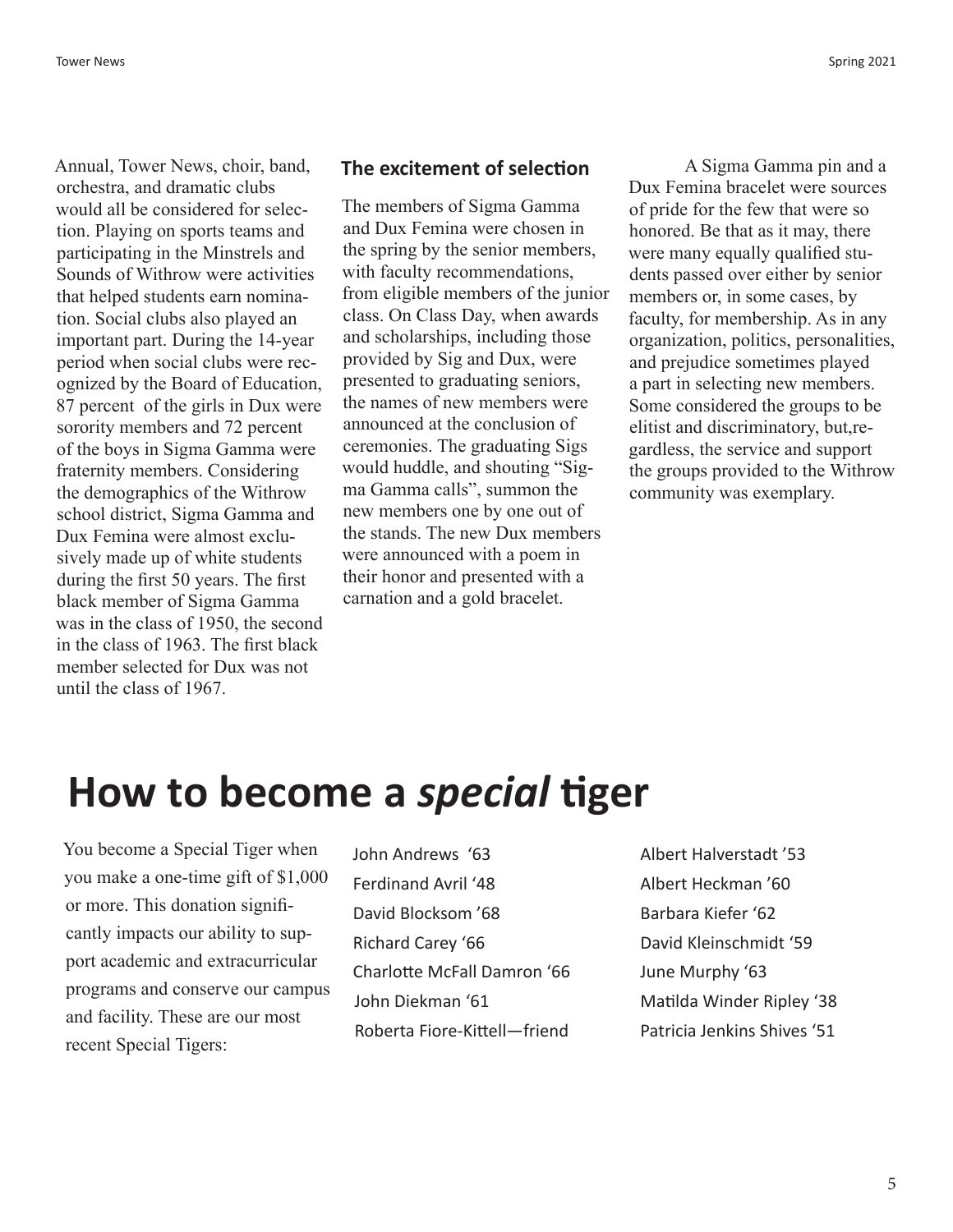was the creation of the Passenger Pigeon mural on the wall of a five-story building in downtown Cincinnati, which John, then 88 years old, helped to paint.

## **Numerous accolades and honors**

John has been honored by many organizations for his artistic and philanthropic works. Some of these include the Ohio Arts Council, The Garden Club of America, and the Museum of Natural History of the Cincinnati Museum Center. In 1999, John was named a Great Living Cincinnatian by the Cincinnati USA Regional Chamber. In addition, the Withrow graduate has been honored with an honorary Doctor of Humane Letters from Miami University and an honorary Doctor of Fine Arts from the University of Cincinnati. John was

awarded the National Medal of Arts in 2004 from President George W. Bush.

# **Countless contributions to Withrow**

John's contributions to his alma mater were boundless. In 1979 he permitted the use of his painting of a prancing tiger from his *Safari Series* to be used as the cover of the Withrow Annual. This Annual is in such high demand and so scarce that the Alumni office has only one copy. In 1998 John completed the painting known as *Mother Tiger*. The painting, dedicated to the memory of Marlene Meyer Holwadel, '50, one of the founders of the Alumni Association, was sold, and the proceeds from that sale and from the sale of prints and notecards, all went to Withrow Alumni, Inc. A print of this painting now hangs in the main hall. In 1999 John designed the *Special Tiger* plaque on which the names of major donors to the Alumni Association are listed. John later designed the World War II plaque which lists all Withrow alumni who gave their lives in that conflict. In addition, John donated many framed prints of birds and tigers to the Alumni Association to be sold. Many of these works of art now adorn the walls of Withrow hallways and the Alumni Center, which is located in the old library. John was active in the original Friends of Withrow organization and served on the Board of Withrow Alumni, Inc. for many years.

"Once a Tiger, always a Tiger" is how we will remember one of our most loyal—and famous alumni, John A. Ruthven.



*Above left: John's painting* Redhead Ducks *won a national competition and was chosen for a U.S. postage stamp. Right: John and his painting of* 

*passsenger pigeons, which was recreated as a mural on a building in downtown Cincinnati.*

*Opposite: A sample of cartoons John drew for* Tower News *during his years at Withrow.*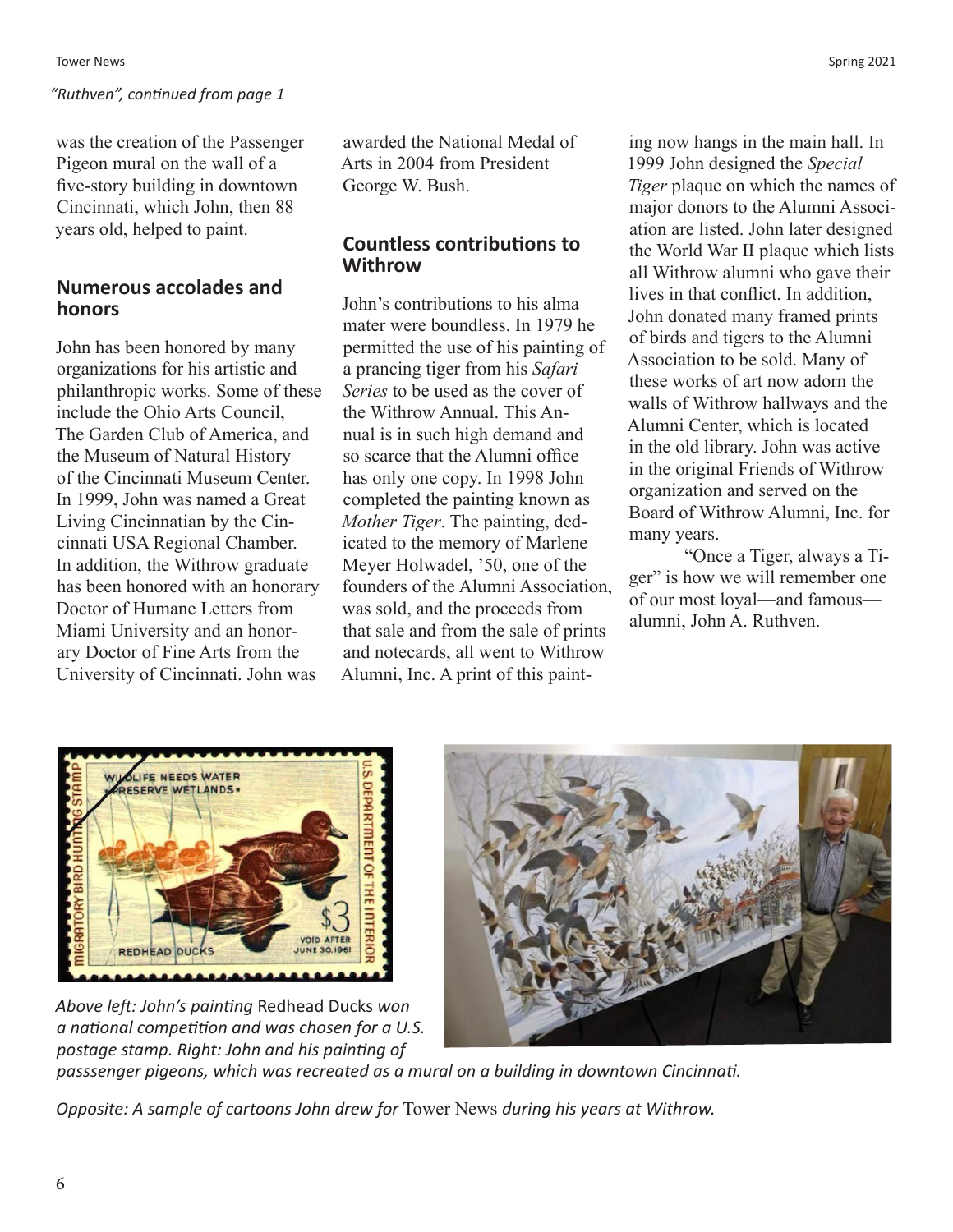



#### **Classes of 1970 & 1971**

**October 8 - 10, 2021**

#### **Friday**

Golf Outing Informal evening reception, Firehouse Grill, Blue Ash. Wear school colors.

#### **Saturday**

Morning: School tour and class picture Evening: Reception/dinner dance Sharonville Convention Center

#### **Sunday**

Morning worship service, Corinthian Baptist Church Rev. Dr. Kazava Smith, class of 1971 Aftenoon cookout, location TBD

Information: 513-609-4783 or withrowreunion70.71@gmail.com **Class of 1991**

**Legendary Summer Celebration, August 6-8, 2021**

**Friday** Meet and Greet, 6-10 p.m., location TBD

#### **Saturday**

School Tour, Withrow 12 p.m., CPS policy permitting "Legends of a Generation" Gala Freedom Center, 50 Freedom Way 6p.m.-midnight

**Sunday** Brunch, noon-2 p.m., location TBD

Information: Felicia Rosemond, WithrowClassof91@gmail.com